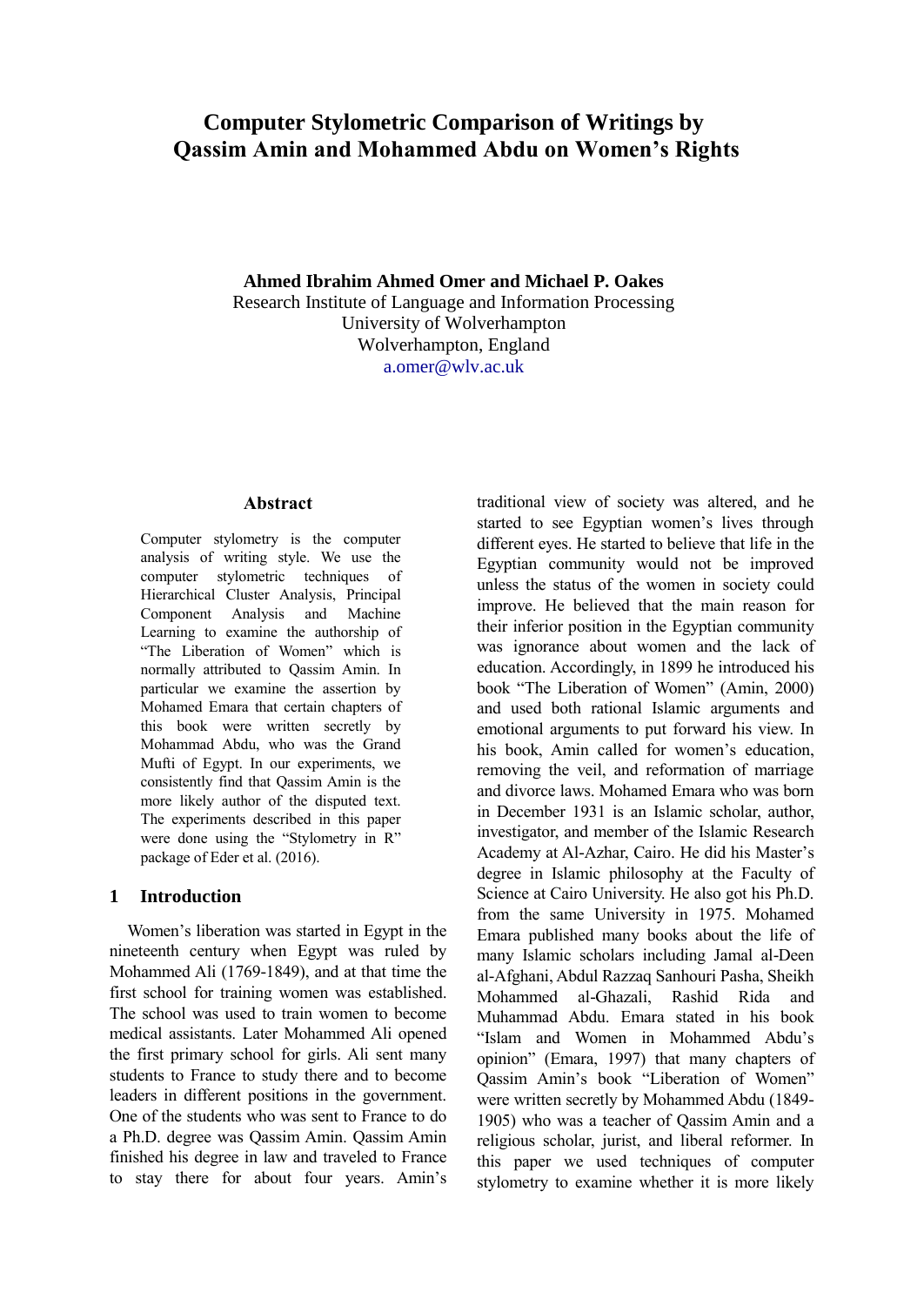that Mohammed Abdu wrote these chapters secretly or they were indeed written by Qassim Amin as generally thought.

## **2 Related Work**

Discriminating between different authors is a challenging task, especially when there is a dispute about a text, and two or more authors have claimed that they have written this disputed text. Many studies in this field have tried to analyse the texts to find proof of authorship, and different approaches are used by researchers in the domain to find this evidence. A typical approach is finding the frequency of specific patterns appearing in the author's texts. These can be, for example, the frequency of words, the word lengths, or the sentence lengths. Shaker and Corne (2010) used a set of 104 function words to analyze texts derived from samples extracted from the website of the Arab Writers' Union [\(www.amu-dam.net\)](http://www.amu-dam.net/). Their work was mainly inspired by Mosteller and Wallace's (1964) typology of English function words. By shifting their focus to function words, they were able to effectively capture the author's writing style regardless of the text's topic, as the use of these words in a text is normally unrelated to the topic, and yet there appear to be significant differences in the way different authors use them in writing. Ouamour and Sayoud (2012) tested different character and word features using an SMO-SVM classifier on text samples extracted from textbooks. These features included character bigrams, character trigrams, character tetragrams, single words, word bigrams, word trigrams, word tetra grams, and rare words. The texts were collected from ten different authors who wrote their texts in the domain of travel. Kumar and Chaurasia (2012) used character n-grams, especially bigrams and trigrams, to solve the problem of authorship verification. The authors investigated the bigram in different positions in words. They tested bigrams in the initial, the middle position, and at the end of words. The tests were conducted for both English and Arabic texts. The results showed that the initial bigrams and trigrams were the most useful in accomplishing the task. Howedi and Mohd (2014) examined many features to classify authors according to style. The authors used different linguistic features such as character bigrams, character trigrams, single words, word bigrams, and rare words. The dataset used in these experiments was

the same data as used by Siham and Sayoud (2012), the AAAT Corpus of ten ancient Arabic travellers. Al-Zubaidi and Ehsan (2017) used the 300 most frequent features to predict the authors in Arabic texts. The dataset consisted of 18 books written by three old Arabic philosophers, Ibnjuzia, Sakhawy, and Tusi. Each one of the authors was represented by six books. Five books were used for training, and the sixth book was used for testing purposes. In this paper we used different linguistic features to discriminate between authors. To predict the authors of the texts, we represented each text sample by a vector. The vectors were numerical representations containing the frequency of the linguistic feature used in each sample. We then created a matrix where the columns corresponded to linguistic features (i.e. word frequencies), and the rows corresponded to individual texts. Finally, the classic Delta distance was used to calculate the distance between vectors. A matrix was produced of the distances between each pair of texts, and these distances were used as the basis of the clustering techniques we used, Hierarchical Agglomerative Cluster Analysis (HACA) and Principal Component Analysis (PCA). The initial vectors were also used as inputs to a set of machine learning techniques.

## **3 Corpus Description**

To check whether the chapters included in the book "Liberation of Women" were written by Qassim Amin or Mohammed Abdu, we built a corpus containing their writings about women. The corpus contained three different sources. Two of these were written by Qassim Amin, and the last one was written by Mohammed Abdu. The first texts used in the experiments were extracted from the first book "The Liberation of Women" which were the chapters about women, and these were the chapters which Mohammed Emara stated were written by Mohmmed Abdu and included in Amin's book without any mention that they were Abdu's contribution to this book. Emara assumed that Amin was not qualified enough to discuss this topic and supported his view by citing new interpretations for verses from the Holy Quran in these chapters. He assumed that only Amin's teacher Mohammed Abdu was able to do this at that time. He also stated that the writing style of these chapters was more similar to Abdu's style than Amin's style. The second set of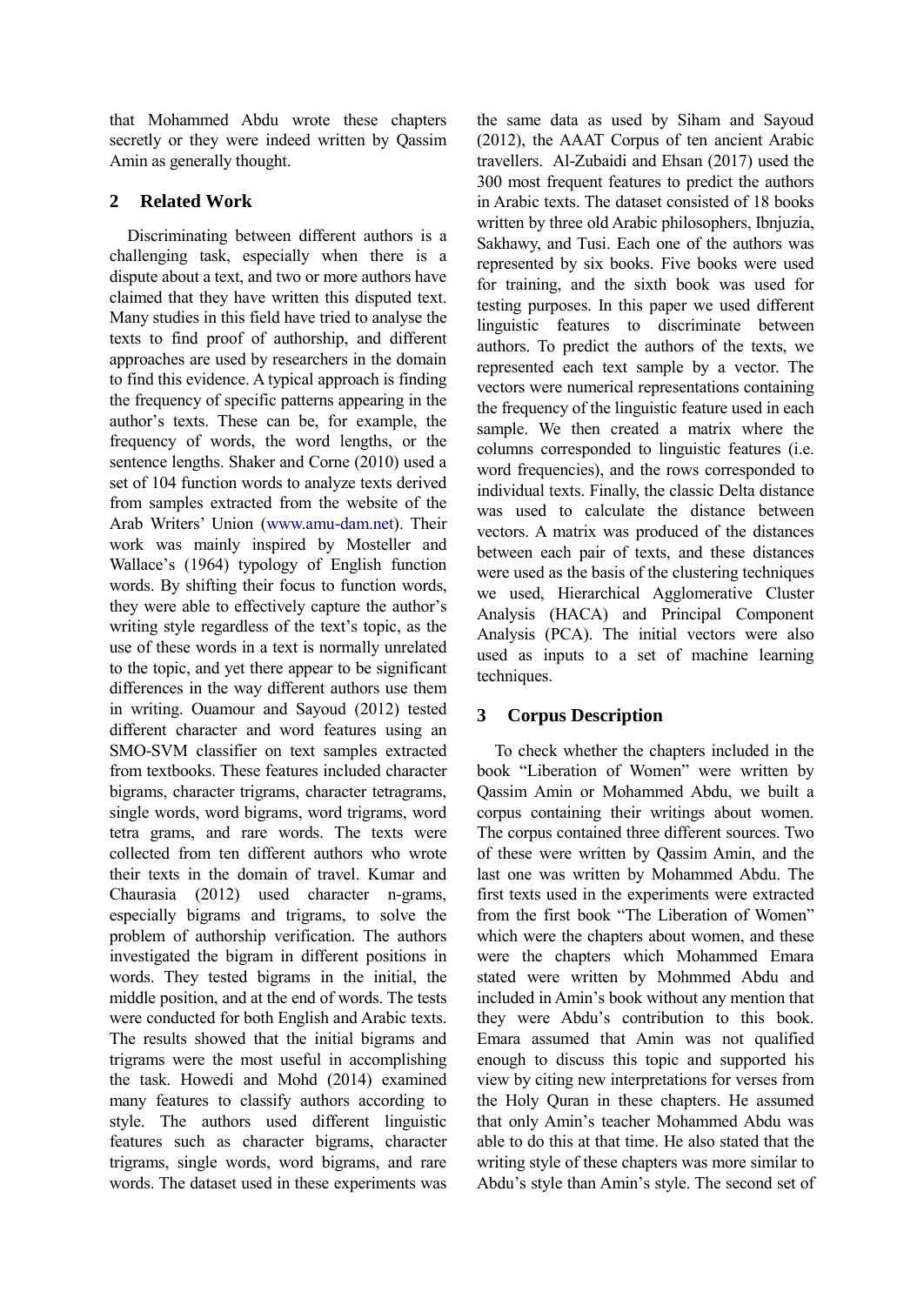texts used in the experiments, written by Amin, were extracted from the book "The New Women". This book, written later by Qassim Amin after the death of Abdu also spoke about women's rights and asked the community to give women more rights. The last texts contained in the corpus were a collection of Mohammed Abdu's texts which were written about the rights of women. The texts were extracted from a book written by Mohammed Emara to discuss Abdu's opinions on women's rights in Islam. The following table describes the texts used to build the corpus:

| <b>Book</b>       | Author   | The extracted texts        |
|-------------------|----------|----------------------------|
| The               | Oassim   | G L1 to GL5                |
| Liberation        | Amin     |                            |
| of Women          |          |                            |
| The<br><b>New</b> | Oassim   | G N2 to GN5                |
| Women             | Amin     |                            |
| Mohammed          | Mohammed | M MAB <sub>2</sub> 1<br>tο |
| Abdu's            | Emara    | M MAB2 5                   |
| Opinion<br>on     |          |                            |
| Women             |          |                            |

Table 1: Corpus Description.

#### **4 Experiments**

In this case study we extracted various samples from each book to compare the style of the writing. Many linguistic features of the texts were then examined including the most frequent words, character 3 grams, and character 6 grams, to discriminate between Abdu and Qassim Amin. Two different methods for analysis were used to investigate the case which were Agglomerative Clustering, and Principal Component Analysis (Eder *et al.,* 2016). Machine learning techniques were also used to label the texts according to author.

#### **4.1 Most Frequent Words Cluster**

In this experiment we used the most frequent words as a feature set to discriminate between the two authors. This set of most frequent words is usually a set of the function words. This set can be used by the same author to write on two different topics because these words are topic independent. The most frequent hundred words were used to automatically cluster the texts according to style. The following graph shows that the texts which were extracted from the book "The Liberation of Women" was clustered beside the texts which

were extracted from the book "The New Women" which confirm that these texts were written by Qassim Amin, and the texts written by Abdu were clustered in a different branch on the left as shown below:



#### Figure 1: The most frequent words cluster

### **4.2 Character n-grams Clusters**

In this experiment, we used the features character 3-grams and character 6-grams. We uploaded the corpus after doing the tokenization process to produce the corpus in the required format. The tokenizer made a window of a specific length and then cut the words into the required length assuming that the space between words is a character so that we can find a token consisting of one character from a word and another character from the next word, concatenated with a space. For example, the token [y m] can exist in the corpus among the character 3-grams tokens as a result of the two words (happy man). The following graphs show the results of the Agglomerative Clustering method using the features character 3-grams and character 6-grams.



Figure 2: Character 3-grams cluster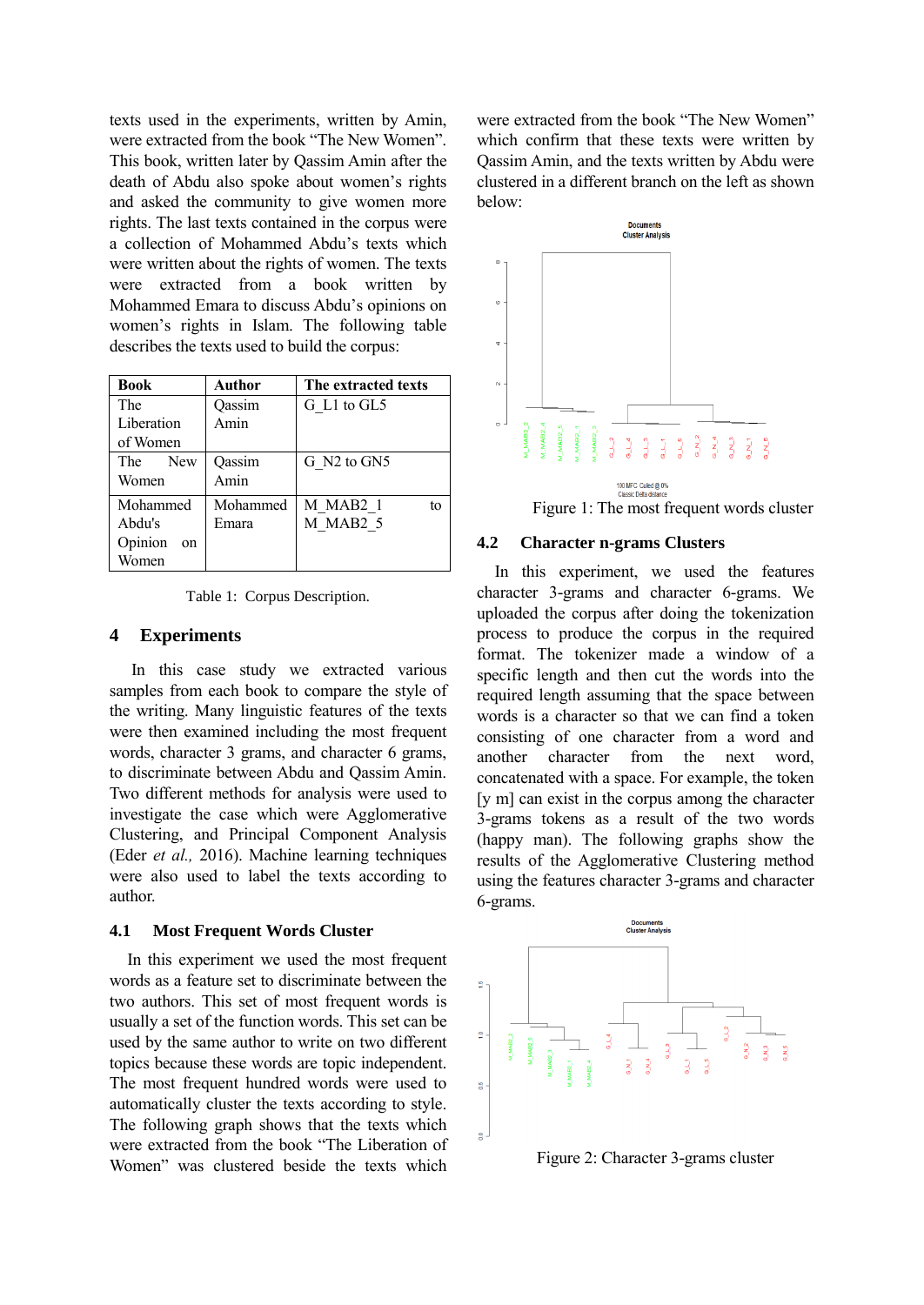From Figure 2 we can see that the texts from the two books which were written by Qassim Amin were clustered together while the texts from Mohammed Abdu were clustered in the leftmost branch of the tree. In addition, the samples from the two books written by Amin were mixed inside the cluster, and this shows that this feature was a very useful feature to capture the fingerprint of Qassim Amin. The same scenario occurred when we used character 6- grams as a feature set to discriminate between the two authors. Figure 3 below was produced by using character 6-grams as the feature set.



Figure 3: Character 6-grams cluster

## **4.3 Principal Components Analysis (PCA)**

To confirm the results obtained by using the clustering technique using different feature sets, we used PCA analysis to find whether any groups of tokens occurred together in a specific group of documents more than the others so these could be used as a feature set to discriminate between the two authors. We ran the experiment using the 100 most frequent words as the feature set and found out that the first principal component was useful to sperate the two authors in a clear graph showing that the texts which were extracted from the book "The Liberation of Women" were more similar to the texts which were extracted from the book "The New Women" than the text by Muhammad Abdu. Figure 4 shows that the texts which were written by Amin are separated on the left-hand side and the features used to build the model were also shown in the graph. The most frequent words show that Mohammed Abdu uses the term "Man" (الرجل) while Qassim Amin use the term "Men" (الرجال) when they speak about the male gender.



Figure 4: PCA using the most frequent words

In another experiment, we extracted the different morphemes which were available in the corpus by using the Farasa tools (http://alt.qcri.org/farasa/) to do word segmentation and the Stylo package (Eder et al., 2016) to find the most frequent features and used them as a feature set to discriminate between the two authors. The PCA showed that the different morphemes could be used to discriminate between the two authors as the texts of Qassim Amin were separated from Abdu's texts by the first principal component. The /ف / ب/ت/ وا/ ل /هن ) morphemes of list following ال (were observed on Abdu's side while the following list of morphemes (ي/ة / نا/ها /ات) were observed on Amin's side on the graph.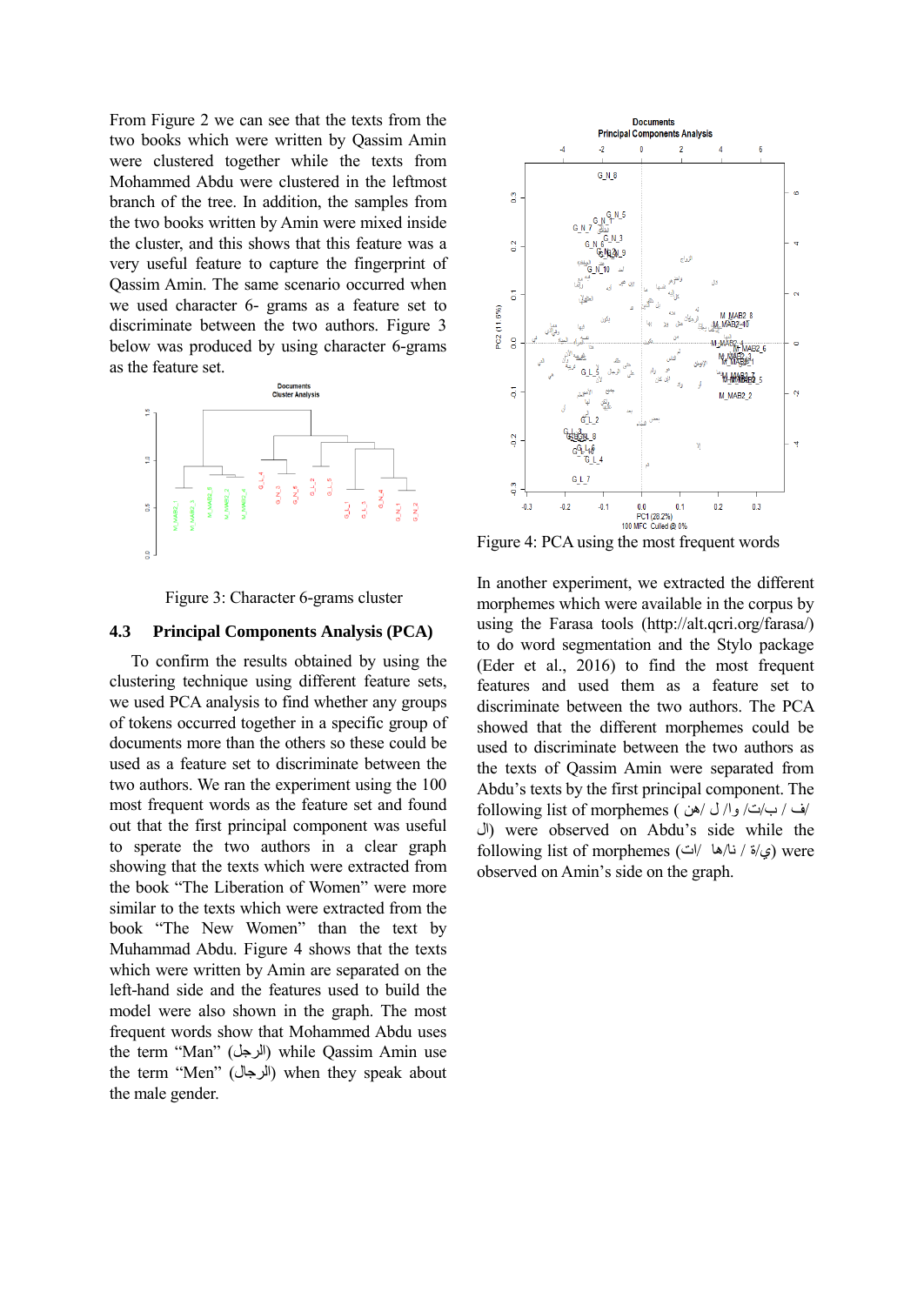

Figure 5: PCA using morphemes and Function words

#### **4.4 Machine Learning Techniques**

To check the results obtained by Agglomerative Clustering and PCA, we used machine learning techniques to find whither the chapters which were extracted from the book "Liberation of Women" would be classified or labelled as texts written by Qassim Amin or Mohammed Abdu. Ten samples were extracted from the book "The Liberation of Women" to be labelled by the classifier, and the texts from the book "The New Women", besides the texts by Mohammed Abdu, were used as a training corpus to extract the useful patterns which could be used to predict the disputed texts. Five different machine learning classifiers were then used to predict the author of the ten samples, and the results confirmed that the sample texts were written by Qassim Amin. The following table shows the classifiers used together with the accuracy achieved using the different classifiers:

| <b>Classifier</b> | Words | <b>Character</b><br>6- |
|-------------------|-------|------------------------|
|                   |       | gram                   |
| <b>NSC</b>        | 90%   | 90%                    |
| <b>SVM</b>        | 90%   | 90%                    |
| Naïve Bayes       | 80%   | 70%                    |
| Delta             | 90%   | 80%                    |
| <b>KNN</b>        | 80%   | 70%                    |

#### Table 2: Classifiers Accuracies

This table shows the different accuracies obtained by using the different classifiers. For example, the accuracy 90% means that 9 samples out of the ten were classified as written by Qassim Amin and one sampled was classified as written by Abdu.

### **5 Conclusion**

In this paper, we introduced a case study about Qassim Amin's book "The Liberation of Women." Qassim Amin was a liberal reformer who advocated giving women more rights in the Arab and Muslim communities. He assumed that the lack of education for women could affect not only women but also the whole society. Later some scholars including Mohammed Emara (Emara, 1997) reported that there are some chapters included in Amin's book "The liberation of Women" which were written secretly by his teacher Mohammed Abdu. We decided to use the Computational Stylometry to investigate this argument and to find whither Abdu wrote these chapters or not. To do the experiment we built a corpus which contained different texts extracted from Amin and Abdu's books. The disputed texts together with other texts extracted from the book "The New Women" were used to compare Amin's style against the texts which were extracted from Abdu books on the same topic. Different features were used to investigate the texts' writing style including the most frequent words, Character 3 grams, and Character 6-grams. The character ngrams were very useful features as they captured the fingerprint of the author. The extracted texts from the two books written by Amin clustered together in one branch in the clustering tree. To confirm the results obtained using the clustering technique we used Principal Component Analysis (PCA) to analyse the texts. The results confirmed that the disputed texts were written by Amin and not by Mohammed Abdu, and the texts from Amin were perfectly separated by the first principal component. We then used machine learning techniques to check whether we can successfully label the texts according to the author's writing styles. To do that we extracted samples from "Liberation of Women" and used them as a testing corpus to be labeled by the classifiers. We also extracted samples from "New Women" together with texts written by Mohammed Abdu on women's rights to form a